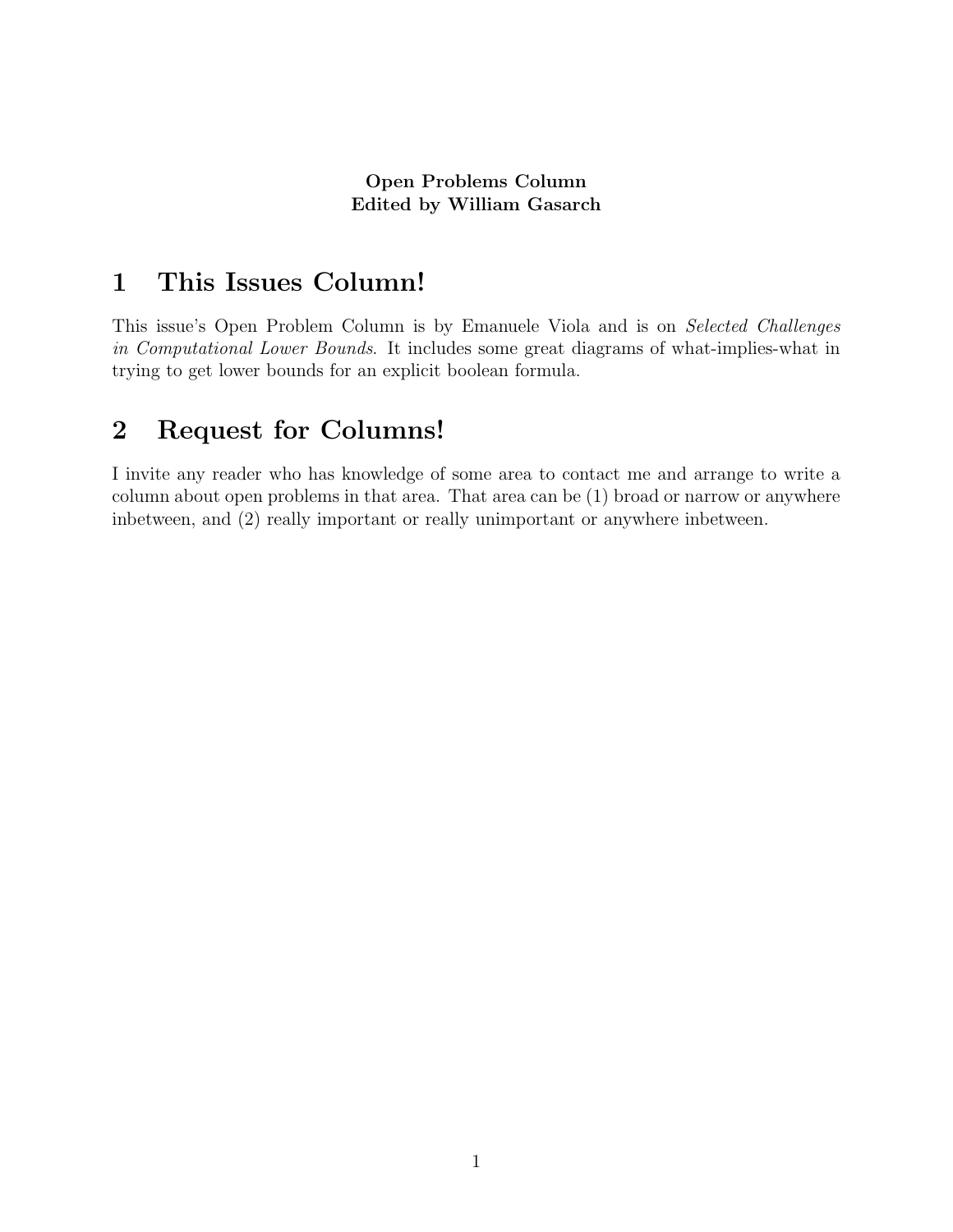# Selected challenges in computational lower bounds

#### Emanuele Viola<sup>∗</sup>

January 12, 2017

We draw two maps of challenges in computational complexity lower bounds. Our aim is to put these challenges in perspective, and to present some connections which do not seem widely known. We do not attempt to be exhaustive. We also do not survey existing lower bounds, go through the history, or repeat standard definitions. All of this can be found e.g. in the recent book [Juk12], or in the books and surveys [SY10, Lok09, Vio09b, She08, AB09, KN97, Bei93, Raz91, BS90, Hås87.

Each node in the maps represents the challenge of proving that there exists an explicit boolean function that cannot be computed with the resources labeling that node. We take explicit to mean NP, thus excluding most or all of the lower bounds that rely on diagonalization. An arrow from node A to B means that resources A can simulate resources B, and so solving A implies solving B.

<sup>∗</sup>Supported by NSF grants CCF-0845003, CCF-1319206. Email: viola@ccs.neu.edu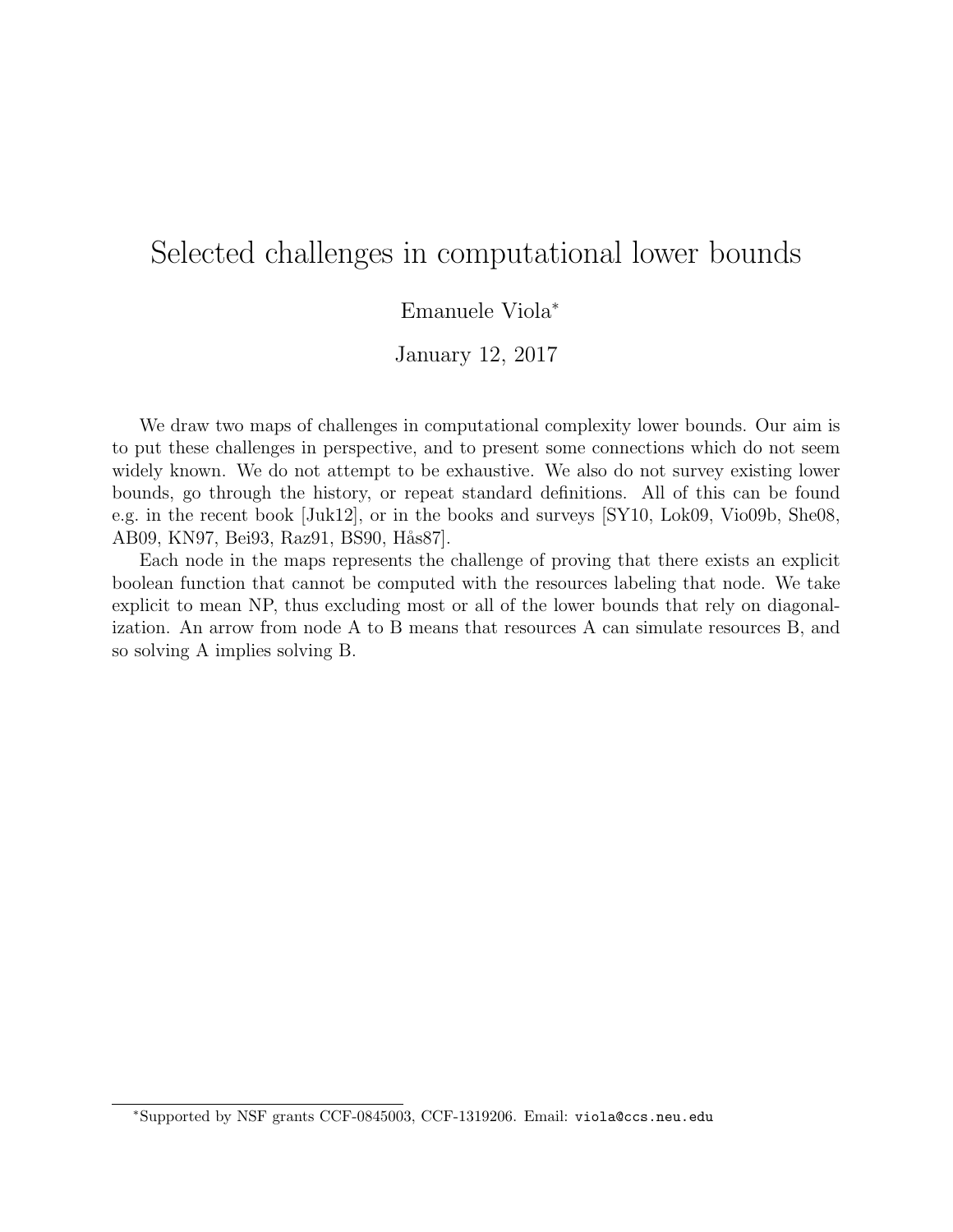## 3 Circuits with various gates, correlation, and communication



Each occurrence of q stands for a quasipolynomial function  $2^{\log^c n}$  for a possibly different constant c. For example, Challenge  $(3.5)$  asks to exhibit an explicit function f such that for every constants c and  $c'$  it holds that for sufficiently large n the function f on inputs of length n cannot be computed by a number-on-forehead protocol among  $\log^c n$  players exchanging  $\log^{c'} n$  bits.

The picture changes if q stands for a polynomial function  $n^c$ . In this case the three equalities in (3.1), (3.2), and (3.4) do not hold anymore. Intuitively this is because a polynomial in *n* variables of degree  $\log n$  may have  $n^{\Omega(\log n)}$  terms. In fact, Razborov and Wigderson show in [RW93]  $n^{\Omega(\log n)}$  lower bounds for Maj-Sym-And circuits, thus resolving one side in each of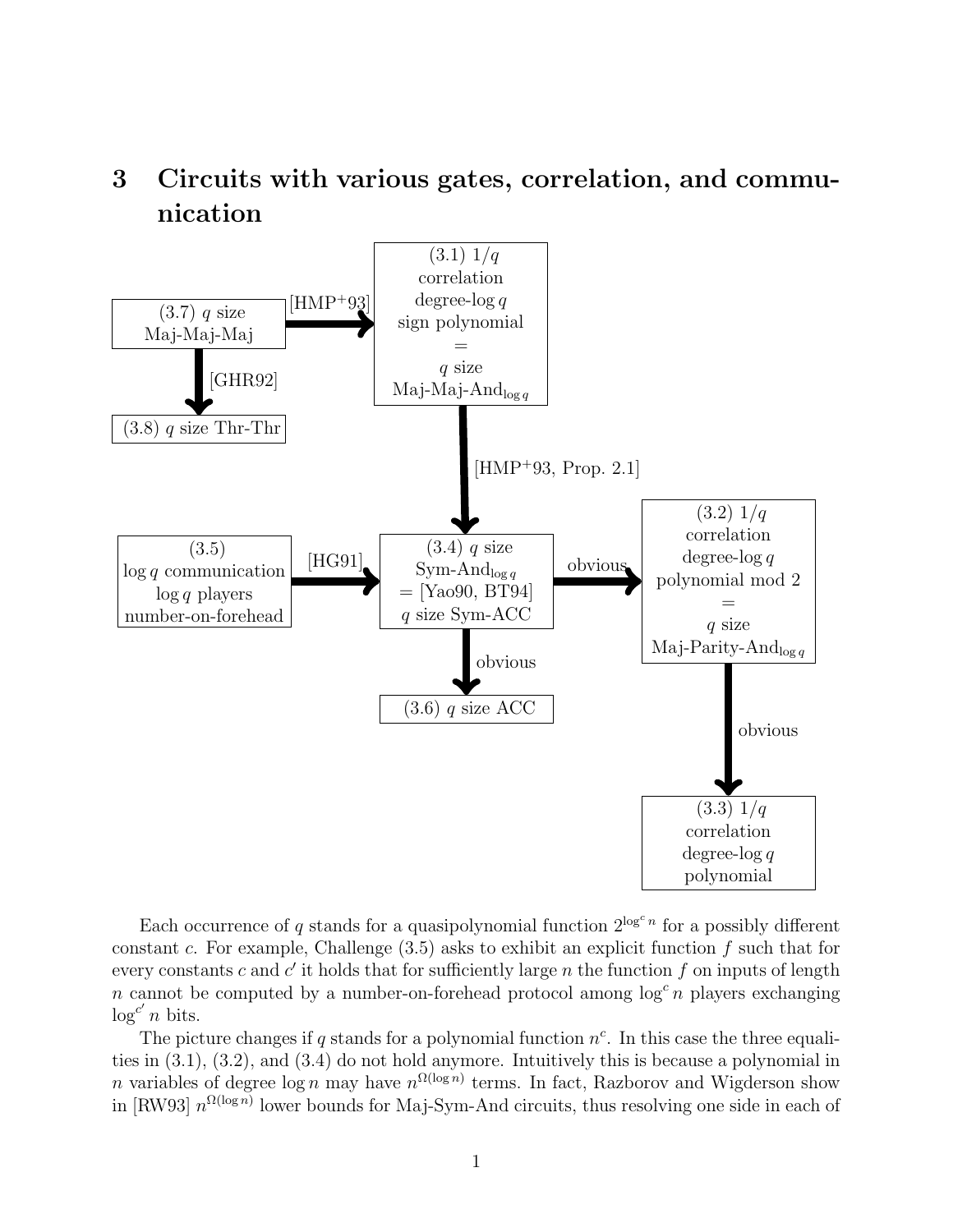these equalities. Other than that, every challenge is open even for  $q = n^c$ . The arrows that are known to hold in this case are the "obvious" arrows  $(3.4)$ – $(3.6)$  and  $(3.2)$ – $(3.3)$ , and the arrow  $(3.7)$ – $(3.8)$ , labeled [GHR92]. Finally, there are new arrows from  $(4.6)$  to  $(3.7)$  and to (3.4). For the technique yielding these new arrows see e.g. [Vio09a, Lecture 8].

Both Maj and Thr stand for gates that compute a threshold function, i.e. a function that given input bits  $(x_1, \ldots, x_s)$  outputs 1 iff  $\sum_i c_i \cdot x_i \ge t$ , for fixed integers  $c_i$  and t. A circuit has *size*  $s$  if it has at most  $s$  gates and the weights  $c_i$  in every majority gate satisfies  $|c_i| \leq s$ . We do not allow multiple edges. Sym stands for a gate computing a symmetric function. And  $_{\log q}$  is an And gate of fan-in  $\log q$ . Every other gate has unbounded fan-in. We use standard notation for composing gates. For example Maj-Maj-And<sub>log q</sub> refers to a circuit with output gate Maj taking as input Maj gates taking as input And gates with fan-in  $\log q$ taking as input the input bits.

For simplicity all polynomials have integer coefficients. By " $\epsilon$  correlation degree-d polynomials" (3.3) we refer to the set of functions  $g: \{0,1\}^n \to \{0,1\}$  such that there exists some distribution D on the inputs, and some polynomial p of type X such that  $\Pr_x p[p(x) =$  $g(x)$  –  $\Pr_x [p(x) \neq g(x)] \geq \epsilon$ . For (3.2) and (3.1) we take the output of the polynomial modulo 2 or, respectively, the sign of the output.

We now elaborate further on some of the challenges:

(3.2) See the survey [Vio09b, Chapter 1]. The equality is obtained as follows. The simulation of polynomials by circuits is proved via boosting [Fre95, Section 2.2] or minmax/linear-programming duality [GHR92, Section 5]. The other direction follows from the "discriminator lemma" of [HMP<sup>+</sup>93].

(3.1) The equality is obtained by reasoning as for (3.2). Since we are not restricting the magnitude of the polynomial's coefficients this would yield circuits where the middle gate is Thr, not Maj. However [GHR92, Theorem 26] shows that Maj-Thr  $=$  Maj-Maj up to a polynomial change in size.

(3.3) For more on this see [RV13].

(3.8) For a special case see [HP10].

(3.5) For a special case for which the arrow continues to hold see [BGKL03].

Arrow (3.7)–(3.1), labeled [HMP<sup>+</sup>93], follows from the techniques in [HMP<sup>+</sup>93, Lemma 2.4] which give that any Maj-Sym circuit can be turned into a Maj-Maj circuit with a polynomial increase.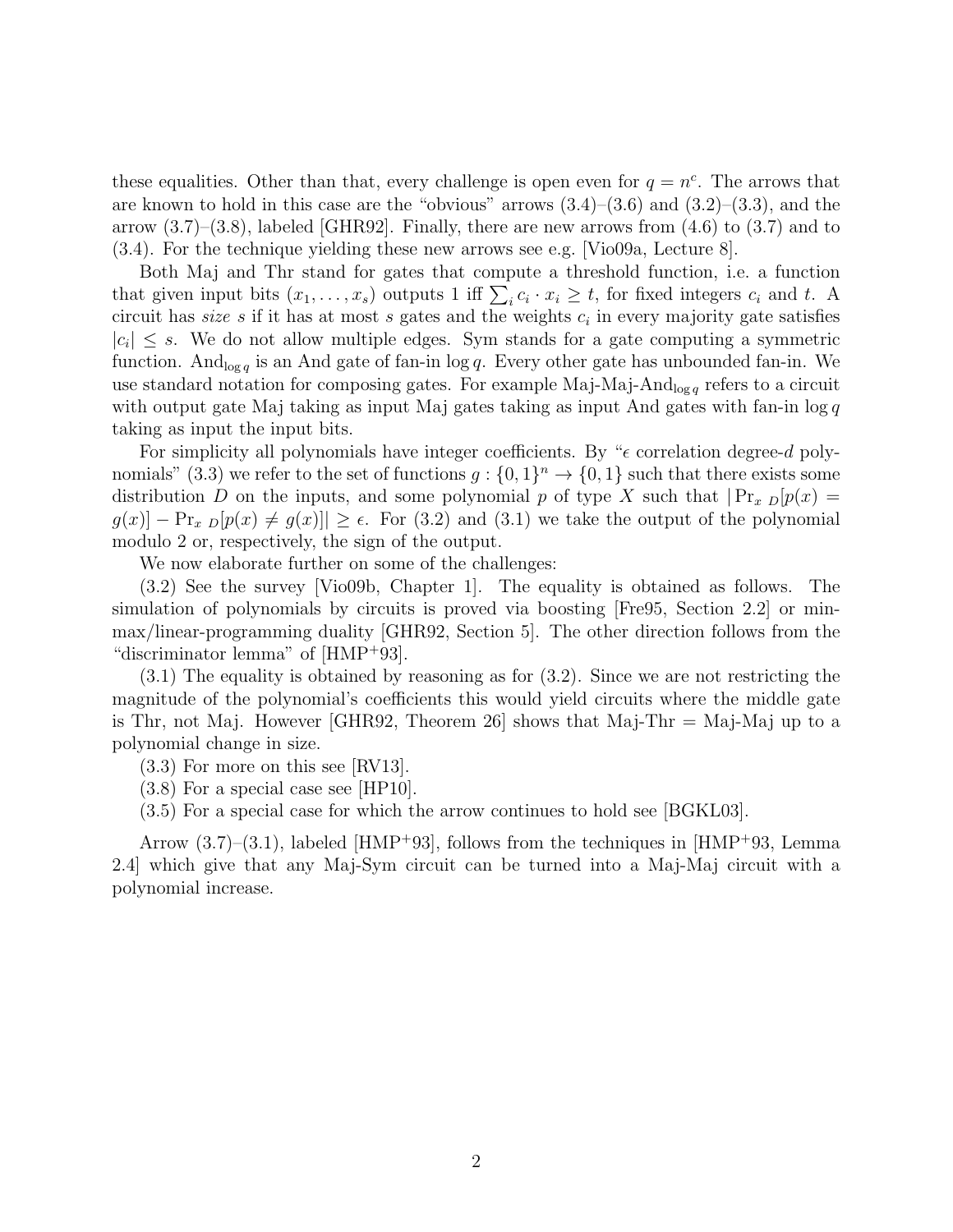

### 4 Circuits and branching programs

"Program" stands for "branching program." Specifically we consider layered branching programs of width w (i.e., space  $\log w$ ) and length t. The size is  $w \cdot t$ . Each node is labeled with an input variable. The challenges remain open for the model of oblivious branching programs where the label on each node depends only on the layer. Recall that Nechiporuk's argument [Nec66] gives bounds of the form  $\geq n^2/\log^{O(1)} n$  on the size. This bound gives  $t =$  $n^2/\log^{O(1)} n$  for constant width  $w = O(1)$ ; it gives nothing for polynomial width  $w = n^{O(1)}$ . For polynomial or even sub-exponential width the state-of-the-art is due to Beame, Saks, Sun, and Vee [BSSV03]. For sub-exponential width they obtain  $t \geq \Omega(n\sqrt{\log n/\log\log n})$ .

All circuits are over the basis And, Or, and Not, with negations at the input level only.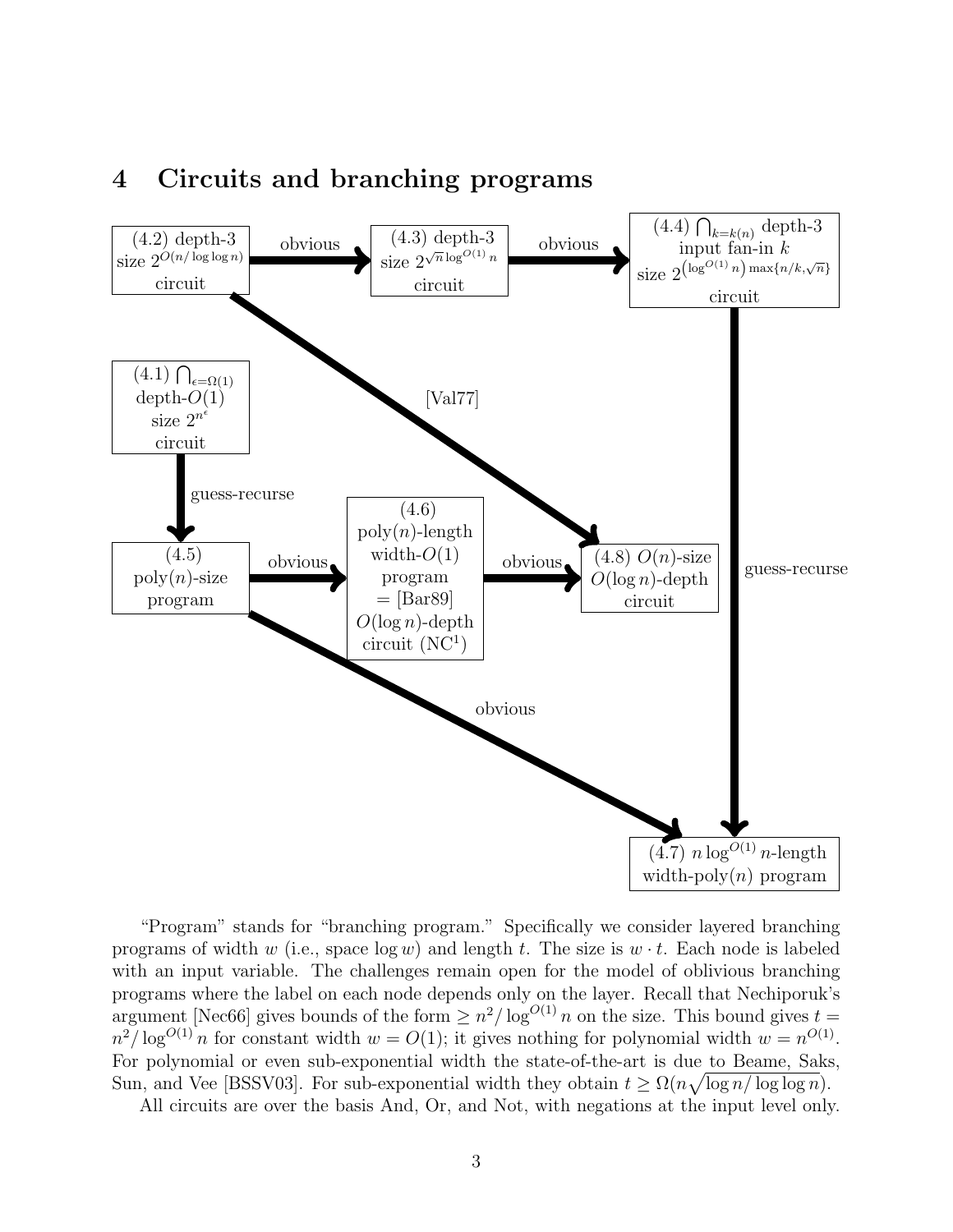For circuits of depth  $O(1)$  the fan-in of Or and And gates is unbounded; for circuits of depth  $\Omega(\log n)$  the fan-in of these gates is 2. The *size* of a circuit is its number of edges. Recall that for every constant d the state-of-the-art lower bounds are of the form  $\geq 2^{cn^{1/(d-1)}}$  for a constant c, see e.g. [Hås87]. Challenge (4.1) asks to exhibit an  $\epsilon > 0$  such that for every d a lower bound  $2^{n^e}$  holds. Note for  $d = 3$  the state-of-the-art gives  $2^{c\sqrt{n}}$ . Challenge (4.3) asks to improve this. For a recent approach, see [GW13]. Further parameterized by the input fan-in k of the circuit, the available lower bounds for  $d=3$  are no better than  $2^{c \max(n/k), \sqrt{n}}$ for a constant c. Challenge (4.4) asks to break this tradeoff.

The arrows  $(4.1)$ – $(4.5)$  and  $(4.4)$ – $(4.7)$ , labeled "guess-recurse," are obtained via a technique attributed to Nepomnjaščiĭ [Nep70]. The arrow  $(4.1)$ – $(4.5)$  continues to hold if  $(4.5)$ is replaced with the functions that for every  $\epsilon > 0$  are computable by non-deterministic branching programs of length  $poly(n)$  and width  $2^{n^{\epsilon}}$ , a class containing NL.

We give the details for the  $(4.4)$ – $(4.7)$  arrow.

**Claim 4.9.** Let  $f: \{0,1\}^n \to \{0,1\}$  be computable by a branching program with width w and time t. Then f is computable by a depth-3 circuit with  $\leq 2^{\sqrt{t \log w}} \cdot t$  wires. More generally, for any parameter b one can have a depth-3 circuit with

$$
2^{b\log w + t/b + \log t}
$$

wires, output fan-in  $w^b$ , and input fan-in  $t/b$ .

The  $(4.4)-(4.7)$  arrow corresponds to the setting  $t = n \cdot \log^{O(1)}$  and  $w = \text{poly}(n)$ . It is obtained as follows. If  $k \geq \sqrt{n}$  (infinitely often) the arrow follows immediately. If  $k <$ √  $\overline{n}$  set  $b := t/k$  and note that the lemma gives a circuit with input fan-in k and size  $\leq 2^{(\log^{O(1)} n)n/k + k + O(\log n)} \leq 2^{(\log^{O(1)} n)n/k}.$ 

*Proof.* On an input x, guess b middle points on the branching program's computation path, at fixed times  $t/b, 2t/b, \ldots, t$ . Since the times are fixed, this is a choice out of  $w^b$ . Then verify the computation of each of the corresponding b intervals is correct.

Each interval involves paths of length  $\leq t/b$ . The computation can be written as a decision tree of the same depth. In turn, this is a CNF with  $\leq 2^{t/b}t/b$  wires.

Collapsing adjacent layers of And gates we obtain a circuit with size

$$
\leq w^b \cdot b \leq 2^{t/b} t/b = 2^{b \log w + t/b + \log t}
$$

wires.

Setting  $b := \sqrt{t/\log w}$  yields size

$$
2^{\sqrt{t\log w}+\log t}.
$$

Moreover, by construction this circuit has output fan-in  $w<sup>b</sup>$  and input fan-in  $t/b$ .  $\Box$ For an exposition of the arrow  $(4.2)$ – $(4.8)$ , labeled [Val77], see e.g. [Vio09b, Chapter 3].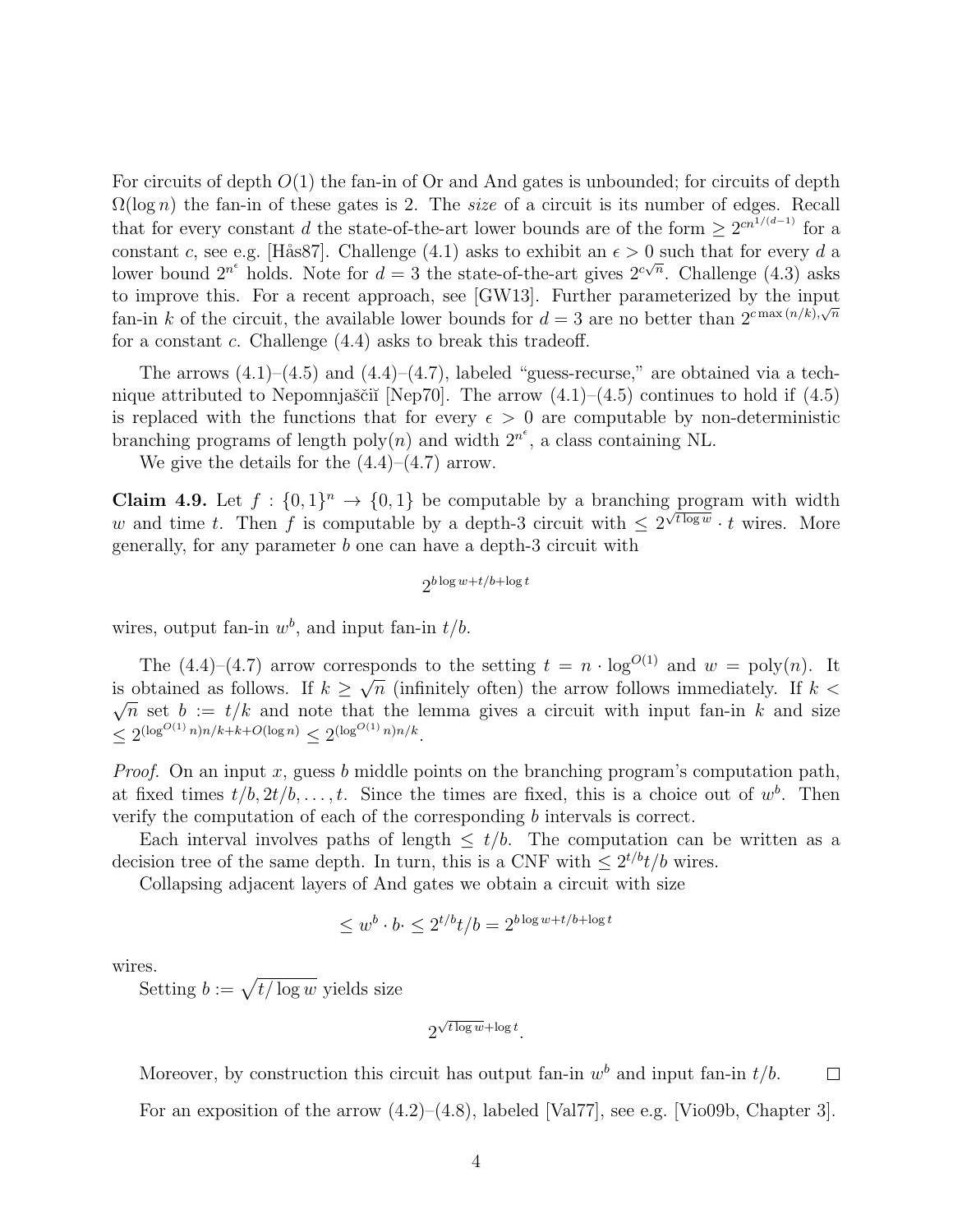## References

- [AB09] Sanjeev Arora and Boaz Barak. Computational Complexity. Cambridge University Press, 2009. A modern approach.
- [Bar89] David A. Mix Barrington. Bounded-width polynomial-size branching programs recognize exactly those languages in NC<sup>1</sup>. J. of Computer and System Sciences,  $38(1):150-$ 164, 1989.
- [Bei93] Richard Beigel. The polynomial method in circuit complexity. In 8th Structure in Complexity Theory Conference, pages 82–95. IEEE, 1993.
- [BGKL03] László Babai, Anna Gál, Peter G. Kimmel, and Satyanarayana V. Lokam. Communication complexity of simultaneous messages.  $SIAM$  J. on Computing, 33(1):137–166, 2003.
- [BS90] Ravi B. Boppana and Michael Sipser. The complexity of finite functions. In Handbook of theoretical computer science, Vol. A, pages 757–804. Elsevier, Amsterdam, 1990.
- [BSSV03] Paul Beame, Michael Saks, Xiaodong Sun, and Erik Vee. Time-space trade-off lower bounds for randomized computation of decision problems. J. of the  $ACM$ , 50(2):154– 195, 2003.
- [BT94] Richard Beigel and Jun Tarui. On ACC. Computational Complexity, 4(4):350–366, 1994.
- [Fre95] Yoav Freund. Boosting a weak learning algorithm by majority. Information and Computation, 121(2):256–285, 1995.
- [GHR92] Mikael Goldmann, Johan Håstad, and Alexander A. Razborov. Majority gates vs. general weighted threshold gates. Computational Complexity, 2:277–300, 1992.
- [GW13] Oded Goldreich and Avi Wigderson. On the size of depth-three boolean circuits for computing multilinear functions. Electronic Coll. on Computational Complexity (ECCC), 20:43, 2013.
- [Hås87] Johan Håstad. Computational limitations of small-depth circuits. MIT Press, 1987.
- [HG91] Johan Håstad and Mikael Goldmann. On the power of small-depth threshold circuits. Computational Complexity, 1(2):113–129, 1991.
- [HMP<sup>+93]</sup> András Hajnal, Wolfgang Maass, Pavel Pudlák, Márió Szegedy, and György Turán. Threshold circuits of bounded depth. J. of Computer and System Sciences, 46(2):129– 154, 1993.
- [HP10] Kristoffer Arnsfelt Hansen and Vladimir V. Podolskii. Exact threshold circuits. In IEEE Conf. on Computational Complexity (CCC), pages 270–279, 2010.
- [Juk12] Stasys Jukna. Boolean Function Complexity: Advances and Frontiers. Springer, 2012.